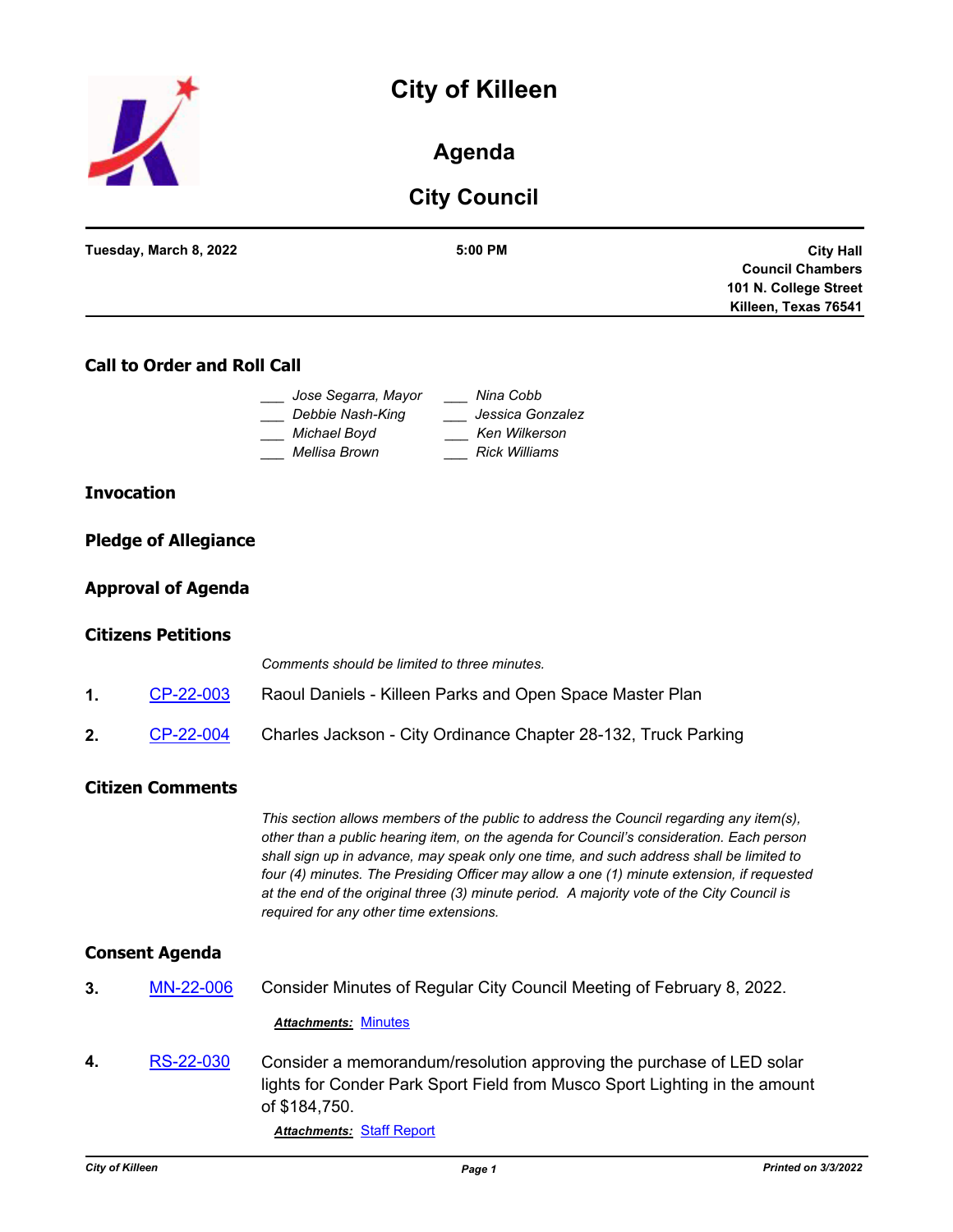**[Quote](http://killeen.legistar.com/gateway.aspx?M=F&ID=1792d3b4-3f1d-4c63-9090-54dad1b46006.pdf)** 

[ARPA Appendix A](http://killeen.legistar.com/gateway.aspx?M=F&ID=da6580ff-2b64-45f0-99fe-7938424d4bd7.pdf)

[Certificate of Interested Parties](http://killeen.legistar.com/gateway.aspx?M=F&ID=c18d4e12-a75e-4662-b39a-983f6677d141.pdf)

**[Presentation](http://killeen.legistar.com/gateway.aspx?M=F&ID=ba3e7b53-2d29-4fa7-8589-b33a55210bd3.pdf)** 

**5.** [RS-22-031](http://killeen.legistar.com/gateway.aspx?m=l&id=/matter.aspx?key=5977) Consider a memorandum/resolution authorizing an Enterprise Licensing Agreement (ELA) with Azteca Systems, LLC in an amount not to exceed \$205,250 over a three-year period.

**Attachments: [Staff Report](http://killeen.legistar.com/gateway.aspx?M=F&ID=6e56a0d6-69cf-4ec9-8267-899bca187909.pdf)** 

**[Agreement](http://killeen.legistar.com/gateway.aspx?M=F&ID=cf0958eb-536b-4204-ae7b-8312bedb3c0d.pdf)** [Certificate of Interested Parties](http://killeen.legistar.com/gateway.aspx?M=F&ID=0e778716-29e6-4edb-bf6e-5a3a30579918.pdf) **[Presentation](http://killeen.legistar.com/gateway.aspx?M=F&ID=740f9617-9ae7-4769-b8bd-66b8f7725505.pdf)** 

**6.** [RS-22-032](http://killeen.legistar.com/gateway.aspx?m=l&id=/matter.aspx?key=5979) Consider a memorandum/resolution authorizing the City Manager to enter into an Advance Funding Agreement with the Texas Department of Transportation for the WS Young and Little Nolan Road Traffic Signal HSIP Grant Project.

**Attachments: [Staff Report](http://killeen.legistar.com/gateway.aspx?M=F&ID=4fba92ae-961e-489a-91d8-f5f99cfa8390.pdf)** 

[Project Budget](http://killeen.legistar.com/gateway.aspx?M=F&ID=e983bd93-07c1-4701-84b9-64f639878adb.pdf) **[Agreement](http://killeen.legistar.com/gateway.aspx?M=F&ID=52480a64-e600-43ad-99f7-8454e3c8bc88.pdf) [Presentation](http://killeen.legistar.com/gateway.aspx?M=F&ID=1be771a8-e54f-4643-90be-015b692eec52.pdf)** 

- **7.** [RS-22-033](http://killeen.legistar.com/gateway.aspx?m=l&id=/matter.aspx?key=5978) Consider a memorandum/resolution authorizing the execution of Amendment No. 1 to the Professional Services Agreement with Kimley-Horn and Associates, Inc., in the amount of \$12,000 for the Little Nolan Rd-WS Young Traffic Signal Project.
	- **Attachments: [Staff Report](http://killeen.legistar.com/gateway.aspx?M=F&ID=d62ec1b0-16f1-4aee-8708-f54e90cb4fa0.pdf)** 
		- [Agreement](http://killeen.legistar.com/gateway.aspx?M=F&ID=7c3455d8-4a2e-4d6b-8d09-9c6026575f01.pdf) [Amendment No. 1](http://killeen.legistar.com/gateway.aspx?M=F&ID=e1264ff7-4701-4c1b-8e1f-d98f224ea1e5.pdf) [Proposal](http://killeen.legistar.com/gateway.aspx?M=F&ID=6bfbf50e-730e-42b3-9422-13ac083eb133.pdf) [Certificate of Interested Parties](http://killeen.legistar.com/gateway.aspx?M=F&ID=aaf11bed-2007-4986-8c7c-e612290bc0cf.pdf) **[Presentation](http://killeen.legistar.com/gateway.aspx?M=F&ID=39346fdb-87e1-4155-9693-f7a5d2f8e57c.pdf)**
- **8.** [RS-22-035](http://killeen.legistar.com/gateway.aspx?m=l&id=/matter.aspx?key=6016) Consider a memorandum/resolution to appoint a Presiding Municipal Court Judge.

**Attachments: [Staff Report](http://killeen.legistar.com/gateway.aspx?M=F&ID=dc4cb3d1-632a-4e7d-b261-d819f0045370.pdf)** 

[Resume](http://killeen.legistar.com/gateway.aspx?M=F&ID=44ed03ac-5501-4727-8bb6-7e6b9767a4e7.pdf)

**[Presentation](http://killeen.legistar.com/gateway.aspx?M=F&ID=083010ea-f03c-425b-a9ff-c61ef34650c7.pdf)** 

## **Public Hearings**

**9.** [PH-22-017](http://killeen.legistar.com/gateway.aspx?m=l&id=/matter.aspx?key=5950) HOLD a public hearing and consider an ordinance requested by Russell and Oteeka Davis (Case #FLUM 22-08) to amend the Comprehensive Plan's Future Land Use Map (FLUM) from 'Residential Mix' (R-MIX) to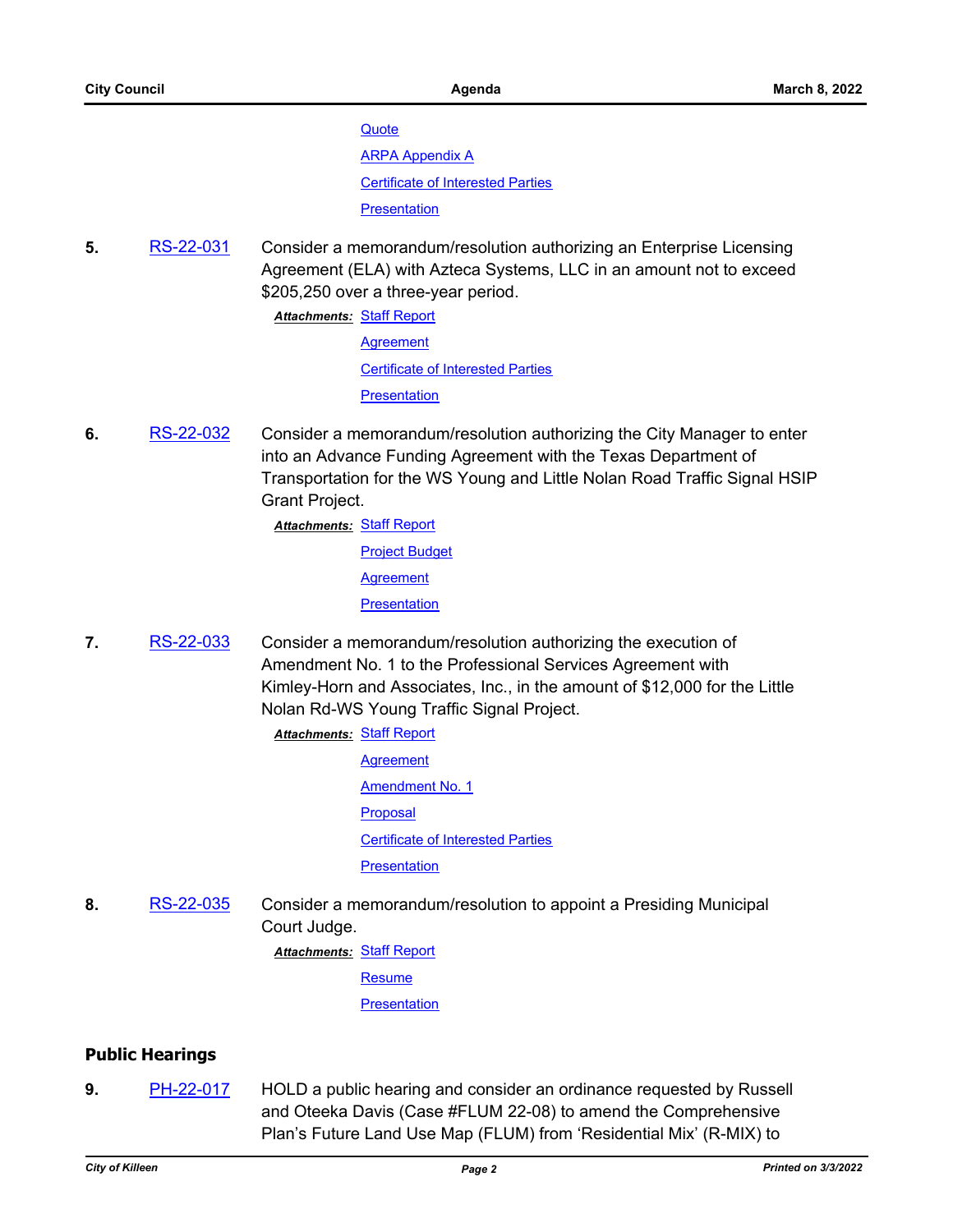'General Commercial' (GC), being approximately 0.22 acres out of the Spofford Addition, Block D, part of Lot 8. The property is addressed as 409 761st Tank Battalion Avenue, Killeen, Texas.

**Attachments: [Staff Report](http://killeen.legistar.com/gateway.aspx?M=F&ID=031f4742-df33-47f3-8808-40f83f45d7b5.pdf)** 

[Maps](http://killeen.legistar.com/gateway.aspx?M=F&ID=15d965c3-7c07-4210-bef5-7810864ca0ea.pdf) **[Minutes](http://killeen.legistar.com/gateway.aspx?M=F&ID=5a99fabc-9085-4289-9d07-298561f1045c.pdf) [Ordinance](http://killeen.legistar.com/gateway.aspx?M=F&ID=033369cd-38d6-4536-b3ad-9c44afd8349a.pdf)** 

**[Presentation](http://killeen.legistar.com/gateway.aspx?M=F&ID=333e9fdd-05a2-48d6-98c7-80e377c72e57.pdf)** 

**10.** [PH-22-018](http://killeen.legistar.com/gateway.aspx?m=l&id=/matter.aspx?key=5949) HOLD a public hearing and consider an ordinance requested by Russell and Oteeka Davis, (Case #Z22-07), to rezone approximately 0.22 acres out of the Spofford Addition, Block D, part of Lot 8, from "R-3" (Multifamily Residential District) to "B-5" (Business District). The property is addressed as 409 761st Tank Battalion Avenue, Killeen, Texas.

[Staff Report](http://killeen.legistar.com/gateway.aspx?M=F&ID=f6b027b4-37a8-4fe1-bd67-54bc46cb0f98.pdf) *Attachments:*

- [Maps](http://killeen.legistar.com/gateway.aspx?M=F&ID=54352a3d-dc6a-4f14-94f9-3dfda224f871.pdf) **[Minutes](http://killeen.legistar.com/gateway.aspx?M=F&ID=5cb3c470-ce7c-48c5-8f80-dbdee5860e04.pdf)** [Site Photos](http://killeen.legistar.com/gateway.aspx?M=F&ID=ad08ccfa-7752-4feb-a289-5c306debdcd8.pdf) **[Ordinance](http://killeen.legistar.com/gateway.aspx?M=F&ID=c7681cb0-d59e-4b13-a39f-2155636a6bd9.pdf) [Considerations](http://killeen.legistar.com/gateway.aspx?M=F&ID=4b30d031-88a7-47b5-91ba-126aa13586ba.pdf) [Presentation](http://killeen.legistar.com/gateway.aspx?M=F&ID=d91aab24-3414-4799-9c9b-88005a4b93af.pdf)**
- **11.** [PH-22-019](http://killeen.legistar.com/gateway.aspx?m=l&id=/matter.aspx?key=5951) HOLD a public hearing and consider an ordinance requested by Magdy Abadir, on behalf of Carmen Figueroa (Case #Z22-08), to rezone approximately 0.776 acres out of the Kinderland Addition Phase Two, Block 01, Lot 01, from "B-DC" (Business Day Care District) to "R-1" (Single-Family Residential District). The property is located at 1303 Trimmier Road, Killeen, Texas.

**Attachments: [Staff Report](http://killeen.legistar.com/gateway.aspx?M=F&ID=4fe2cfed-32ac-4daa-8449-904ab6ba3adc.pdf)** 

**[Maps](http://killeen.legistar.com/gateway.aspx?M=F&ID=df72ce5d-3035-4107-ab83-f9cbc4292985.pdf) [Minutes](http://killeen.legistar.com/gateway.aspx?M=F&ID=3e52be35-370b-4596-aec3-25e156263743.pdf) [Ordinance](http://killeen.legistar.com/gateway.aspx?M=F&ID=cc731b99-2270-480c-9e37-5f0351a38b2e.pdf)** [Site Photos](http://killeen.legistar.com/gateway.aspx?M=F&ID=2ff2e4ee-eda4-46f5-947c-b95b53f5c8bc.pdf) **[Considerations](http://killeen.legistar.com/gateway.aspx?M=F&ID=df81ce7b-e7cf-46b3-b2aa-dae8d6687d69.pdf)** [Response](http://killeen.legistar.com/gateway.aspx?M=F&ID=cb282190-d44f-4d9a-a86f-b0a0ae224819.pdf) **[Presentation](http://killeen.legistar.com/gateway.aspx?M=F&ID=f680ad04-e6ea-47bc-8aba-c71edad21d78.pdf)** 

**12.** [PH-22-020](http://killeen.legistar.com/gateway.aspx?m=l&id=/matter.aspx?key=5952) HOLD a public hearing and consider an ordinance requested by Jim Wright, on behalf of Kerry Property, LLC (Case #Z22-09), to rezone a part of approximately 3.04 acres out of the Neimac Addition Phase Two Amending, Block 1, Lot 3A, from "B-3" (Local Business District) to "B-4" (Business District). The property is located at 3000 W. Stan Schlueter Loop, Suites 108-109, Killeen, Texas.